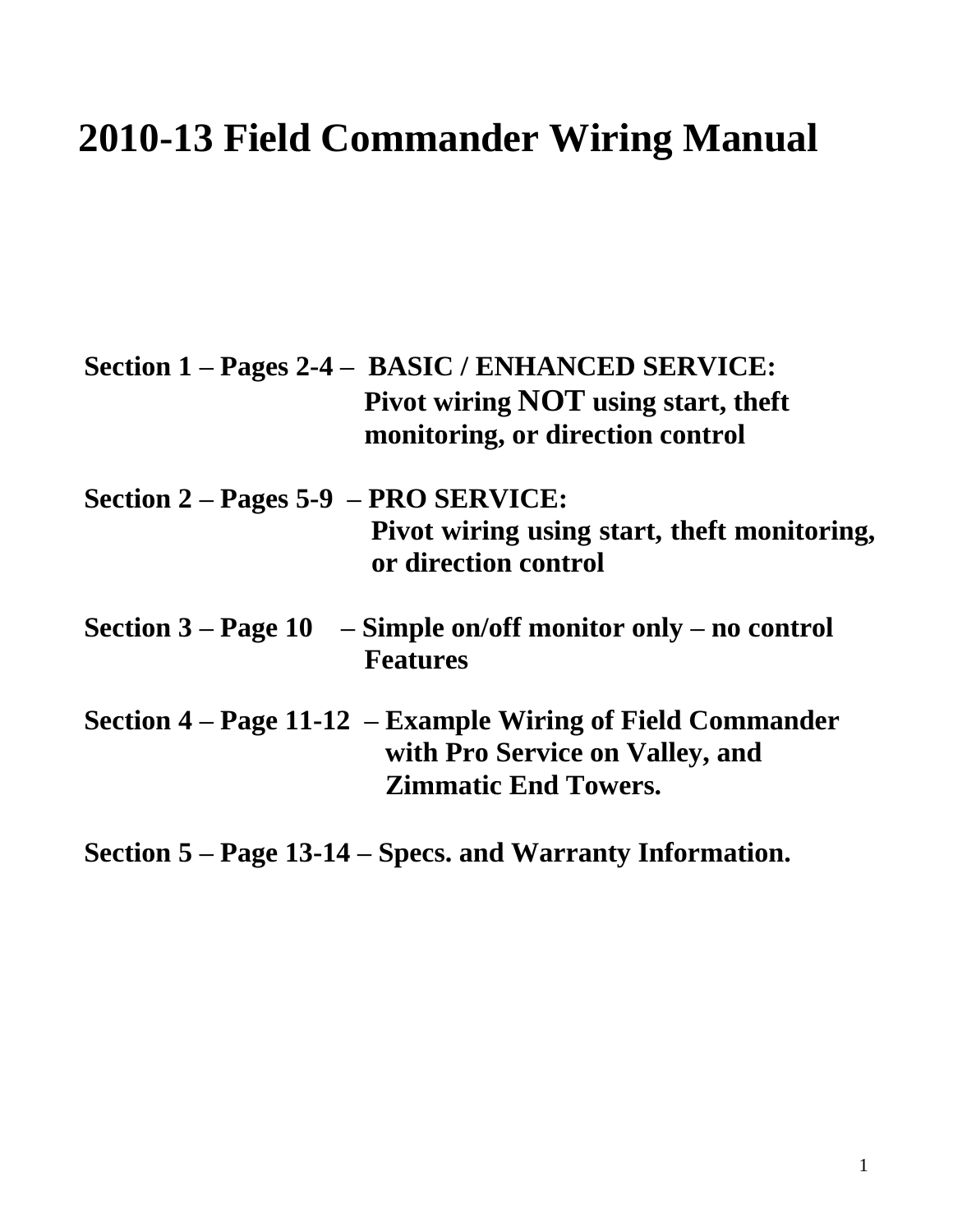# **Section 1 – BASIC / ENHANCED SERVICE WIRING For pivots NOT using start, power monitoring, or direction: Warning: unused wires must be capped or taped off individually to avoid damage to unit.**

# **Each Feature AND Safety circuit must be tested by the installer before AND after installation is finished.**

Only do steps 1-5 for basic stop feature and tape off unused wires.

Add steps 6 and 7 for speed control

Add steps 8 and 9 for end gun control

### **\*NOTE\* ON ALL UNITS – BLACK WIRE WITH RED STRIPE IS NOT USED**

#### **Zimmatic:**

- 1. Remove the Zimmatic brown (safety) wire from the terminal strip in the end tower box (Span cable wire coming from the center) and install our Black wire AND Red/Black wire in its place.
- 2. Use a wire nut to connect our Red wire to the Zimmatic brown (safety) wire that was removed from the terminal strip in step 1.
- 3. Install our Brown/Black wire into the terminal strip with the other white (neutral) wires.
- 4. Install our Orange wire into the tower terminal strip with the Zimmatic yellow wire. (Forward Run) – Note: Zimmatic wire color may differ depending on age of system.
- 5. Install our Orange/Black wire into the tower terminal strip with the Zimmatic pink wire. (Reverse Run) – Note: Zimmatic wire color may differ depending on age of system.
- 6. Remove the Zimmatic orange (percent timer) wire from the terminal strip in the end tower box (Span cable wire coming from the center) and install our Blue wire in its place.
- 7. Use a wire nut to connect our Blue/Black wire to the Zimmatic orange (percent timer) wire that was removed from the terminal strip in step 6.
- 8. Remove the Zimmatic purple (end gun) wire from the terminal strip in the end tower box (Span cable wire coming from the center) and install our Brown wire in its place.
- 9. Use a wire nut to cap the Zimmatic purple (end gun) wire that was removed from the terminal strip in step 8.

### **Valley:**

- 1. Remove the Valley yellow (safety) wire from the terminal strip in the end tower box (Span cable wire coming from the center) and install our Black wire AND Red/Black wire in its place.
- 2. Use a wire nut to connect our Red wire to the Valley yellow (safety) wire that was removed from the terminal strip in step 1.
- 3. Install our Brown/Black wire into the terminal strip with the other white (neutral) wires.
- 4. Install our Orange wire into the tower terminal strip with the Valley brown wire. (Forward Run)
- 5. Install our Orange/Black wire into the tower terminal strip with the Valley Orange wire. (Reverse Run)
- 6. Remove the Valley purple (percent timer) wire from the terminal strip in the end tower box (Span cable wire coming from the center) and install our Blue wire in its place. (systems with TAG (Z Corners), refer to the schematic on Page 13 for proper wiring of the blue speed wires.)
- 7. Use a wire nut to connect our Blue/Black wire to the Valley purple (percent timer) wire that was removed from the terminal strip in step 6.
- 8. Remove the Valley pink (end gun) wire from the terminal strip in the end tower box (Span cable wire coming from the center) and install our Brown wire in its place.
- 9. Use a wire nut to cap the Valley pink (end gun) wire that was removed from the terminal strip in step 8.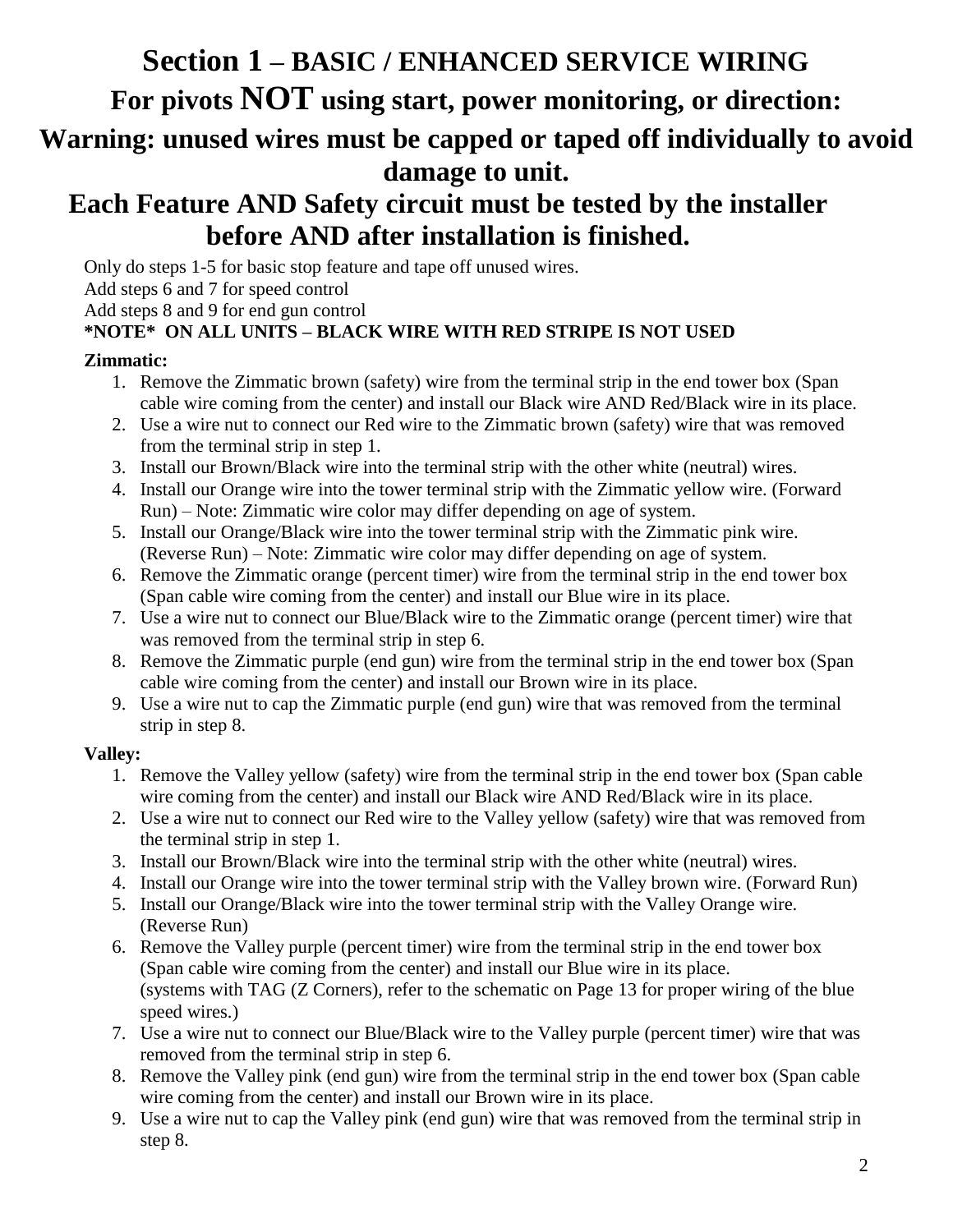#### **Pierce (Newer systems, example - CP600 pivots):**

- 1. Remove the Pierce yellow (safety) wire from the terminal strip in the end tower box (Span cable wire coming from the center) and install our Black wire AND Red/Black wire in its place.
- 2. Use a wire nut to connect our Red wire to the Pierce yellow (safety) wire that was removed from the terminal strip in step 1.
- 3. Install our Brown/Black wire into the terminal strip with the other white (neutral) wires.
- 4. Install our Orange wire into the tower terminal strip with the Pierce brown wire. (Forward Run)
- 5. Install our Orange/Black wire into the tower terminal strip with the Pierce Orange wire. (Reverse Run)
- 6. Remove the Pierce purple (percent timer) wire from the terminal strip in the end tower box (Span cable wire coming from the center) and install our Blue wire in its place.
- 7. Use a wire nut to connect our Blue/Black wire to the Pierce purple (percent timer) wire that was removed from the terminal strip in step 6.
- 8. Remove the Pierce pink (end gun) wire from the terminal strip in the end tower box (Span cable wire coming from the center) and install our Brown wire in its place.
- 9. Use a wire nut to cap the Pierce pink (end gun) wire that was removed from the terminal strip in step 8.

#### **Pierce (Older systems, example - P.93 pivots):**

- 1. Remove the Pierce brown (safety) wire from the terminal strip in the end tower box (Span cable wire coming from the center) and install our Black wire AND Red/Black wire in its place.
- 2. Use a wire nut to connect our Red wire to the Pierce brown (safety) wire that was removed from the terminal strip in step 1.
- 3. Install our Brown/Black wire into the terminal strip with the other white (neutral) wires.
- 4. Install our Orange wire into the tower terminal strip with the Pierce purple wire. (Forward Run)
- 5. Install our Orange/Black wire into the tower terminal strip with the Pierce yellow wire. (Reverse Run)
- 6. Remove the Pierce orange (percent timer) wire from the terminal strip in the end tower box (Span cable wire coming from the center) and install our Blue wire in its place.
- 7. Use a wire nut to connect our Blue/Black wire to the Pierce orange (percent timer) wire that was removed from the terminal strip in step 6.
- 8. Remove the Pierce tan (end gun) wire from the terminal strip in the end tower box (Span cable wire coming from the center) and install our Brown wire in its place.
- 9. Use a wire nut to cap the Pierce tan (end gun) wire that was removed from the terminal strip in step 8.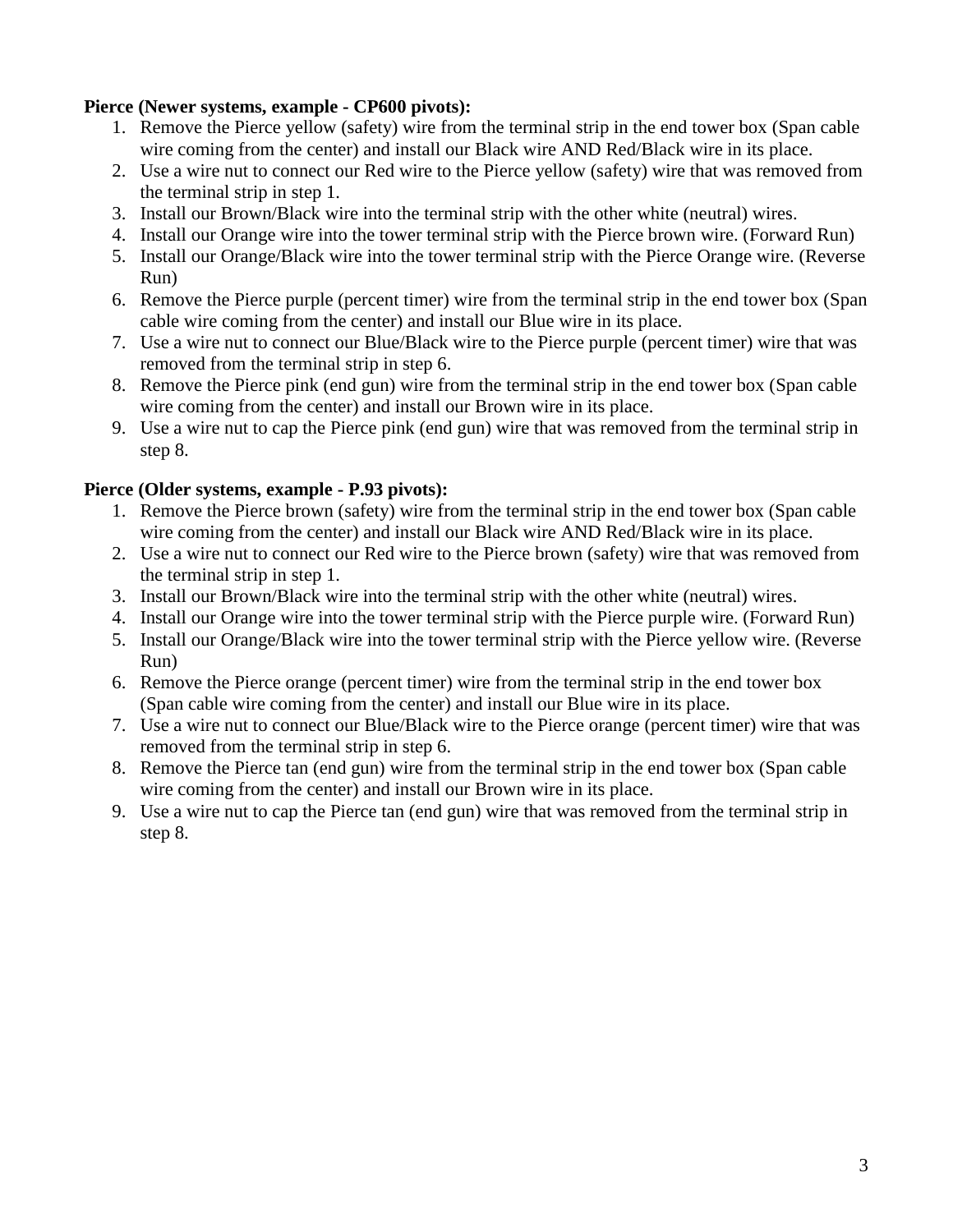#### **Olson: (After 1980)**

- 1. Remove the Olson yellow (safety) wire from the terminal strip in the end tower box (Span cable wire coming from the center) and install our Black wire AND Red/Black wire in its place.
- 2. Use a wire nut to connect our Red wire to the yellow (safety) wire that was removed from the terminal strip in step 1.
- 3. Install our Brown/Black wire into the terminal strip with the other white (neutral) wires.
- 4. Install our Orange wire into the tower terminal strip with the Olson brown wire. (Forward Run)
- 5. Install our Orange/Black wire into the tower terminal strip with the Olson white/black wire. (Reverse Run)
- 6. Remove the Olson grey (percent timer) wire from the terminal strip in the end tower box (Span cable wire coming from the center) and install our Blue wire in its place.
- 7. Use a wire nut to connect our Blue/Black wire to the Olson grey (percent timer) wire that was removed from the terminal strip in step 6.
- 8. Remove the Olson purple (end gun) wire from the terminal strip in the end tower box (Span cable wire coming from the center) and install our Brown wire in its place.
- 9. Use a wire nut to cap the Olson purple (end gun) wire that was removed from the terminal strip in step 8.

#### **Lockwood with 16v safety system:**

- 1. Remove the 120v wire going to the safety transformer at the end tower and connect our Black wire AND Red/Black wire to this 120v wire.
- 2. Use a wire nut to connect our Red wire to the wire that goes to the safety transformer (this is the wire that was removed in step 1.)
- 3. Install our Brown/Black wire in with the other neutral (white) wires. **-see note-**
- 4. Install our Orange wire into the tower terminal strip with the Lockwood yellow wire. (Forward Run)
- 5. Install our Orange/Black wire into the tower terminal strip with the Lockwood orange wire. (Reverse Run)
- 6. Remove the Lockwood purple (percent timer) wire from the terminal strip in the end tower box and install our Blue wire in its place.
- 7. Use a wire nut to connect our Blue/Black wire to the Lockwood purple (percent timer) wire that was removed from the terminal strip in step 6.
- 8. Remove the Lockwood brown (end gun) wire from the terminal strip in the end tower box and install our Brown wire in its place.
- 9. Use a wire nut to cap the Lockwood brown (end gun) wire that was removed from the terminal strip in step 8.

**-note-** on older Lockwood systems, the power to the safety transformer is flip-flopped depending on which direction the system is moving. **On these, change step 3 to this:**

Install our Brown/Black wire into the other 120v terminal on the safety transformer. (with the wire that was not disturbed in step 1 or 2)

-With the unit wired this way, the pivot point end gun control may only work in one direction-

### **Reinke Pivots – Please see the Reinke Manual available from AgSense, or view/print online at: [www.wagnet.net](http://prod.wagnet.net/) – login and click help, then click on Reinke Manual.**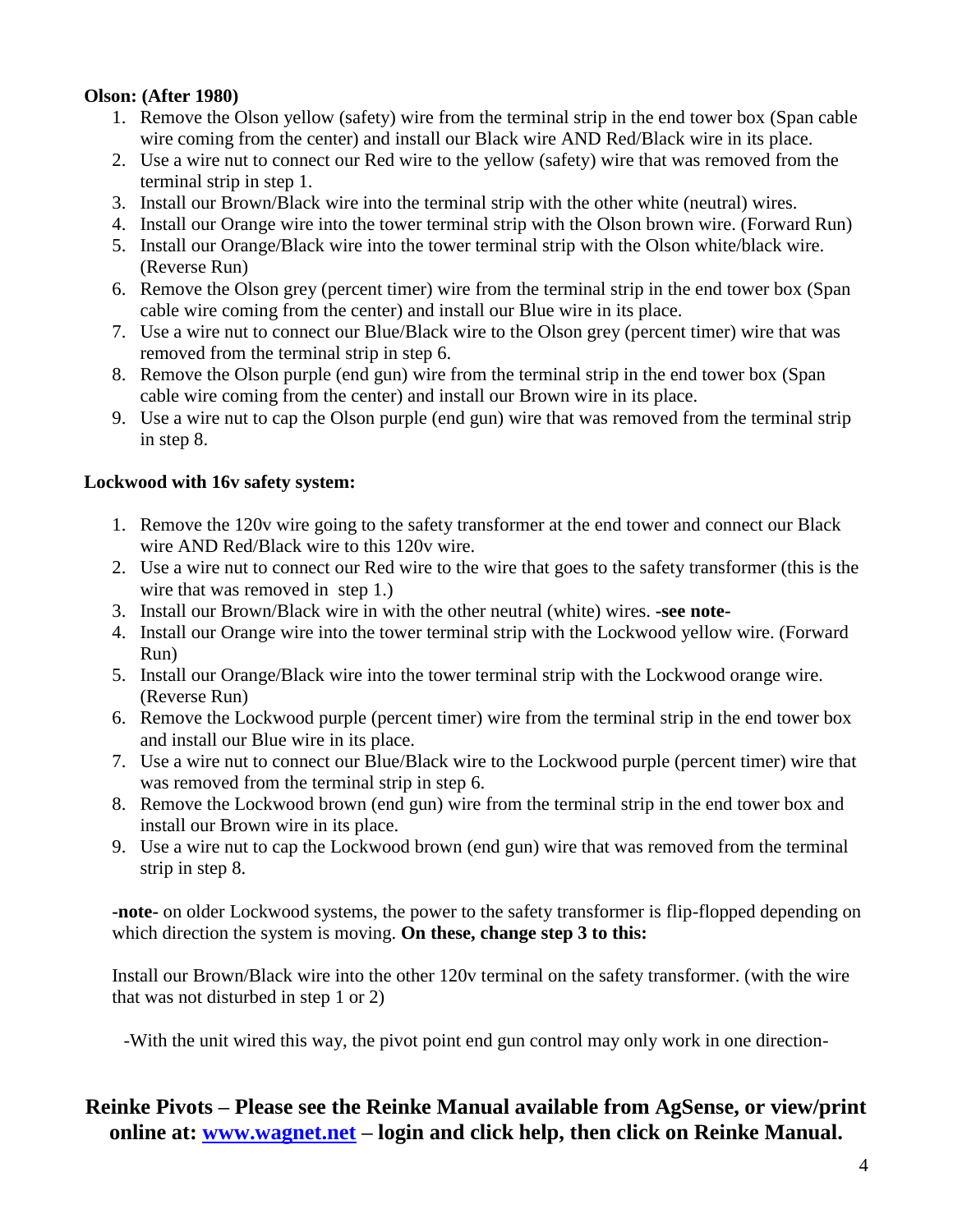# **Section 2 – PRO SERVICE WIRING:**

# **For using Start, Power Monitoring, or Direction Control:**

### **Warning: unused wires must be capped or taped off individually to avoid damage to unit.**

### **Each Feature AND Safety circuit must be tested by the installer before AND after installation is finished.**

**In the Pivot Control Panel, remove end gun wire that goes out to the tower boxes and connect it to 120v directly from the transformer. (after the 120v fuse, or add a fuse as necessary) Also, remove any endgun stops/ramps/shutoffs.** (End gun wire will have 120v at all times, even when pivot is idle)

**Start Feature applies 120v to the safety circuit for 10 seconds to start the pivot – this may not work on all pivots to be able to start the pivot.** To test this, use a fused jumper wire to connect 120v to the safety wire for 10 seconds to see if the pivot will start. Note: you may need to bypass the pressure switch in the panel with either a jumper wire or a timer to enable starting the pivot wet.

**Direction Control will not work on all pivots! The direction control works by applying 120v to the wire opposite of the direction the pivot is currently moving for 10 seconds. – this will not work on all pivots and MUST be tested by the installer before adding this feature -** Simply test by using a fused jumper wire to connect 120v to the direction wire opposite the direction the pivot is currently moving for 10 seconds. Test this for both directions. If the pivot changes direction and stays moving that direction, then proceed with adding this feature.

Perform steps  $1 - 3$  and  $6 - 9$  and cap off unused wires. Add steps  $4 - 5$  for speed control

### **\*NOTE\* ON ALL UNITS – BLACK WIRE WITH RED STRIPE IS NOT USED**

#### **Zimmatic: (Read beginning of Section 2 before proceeding)**

- 1. Remove the Zimmatic brown (safety) wire from the terminal strip in the end tower box (Span cable wire coming from the center) , and install our Red/Black wire in its place.
- 2. Use a wire nut to connect our Red wire to the Zimmatic brown (safety) wire that was removed from the terminal strip in step 1.
- 3. Install our Brown/Black wire into the terminal strip with the other white (neutral) wires.
- 4. Remove the Zimmatic orange (percent timer) wire from the terminal strip in the end tower box (Span cable wire coming from the center) , and install our Blue wire in its place.
- 5. Use a wire nut to connect our Blue/Black wire to the Zimmatic orange (percent timer) wire that was removed from the terminal strip in step 4.
- 6. Remove the Zimmatic purple (end gun) wire from the terminal strip in the end tower box (Span cable wire coming from the center) , and install our Brown wire in its place.
- 7. Use a wire nut to connect our Black wire to the Zimmatic purple (end gun wire coming from the control panel (120v all the time)) wire that was removed from the terminal strip in step 6.
- 8. Install our Orange wire into the tower terminal strip with the Zimmatic yellow wire. (Forward Run) – Note: Zimmatic wire color may differ depending on age of system.
- 9. Install our Orange/Black wire into the tower terminal strip with the Zimmatic pink wire. (Reverse Run) – Note: Zimmatic wire color may differ depending on age of system.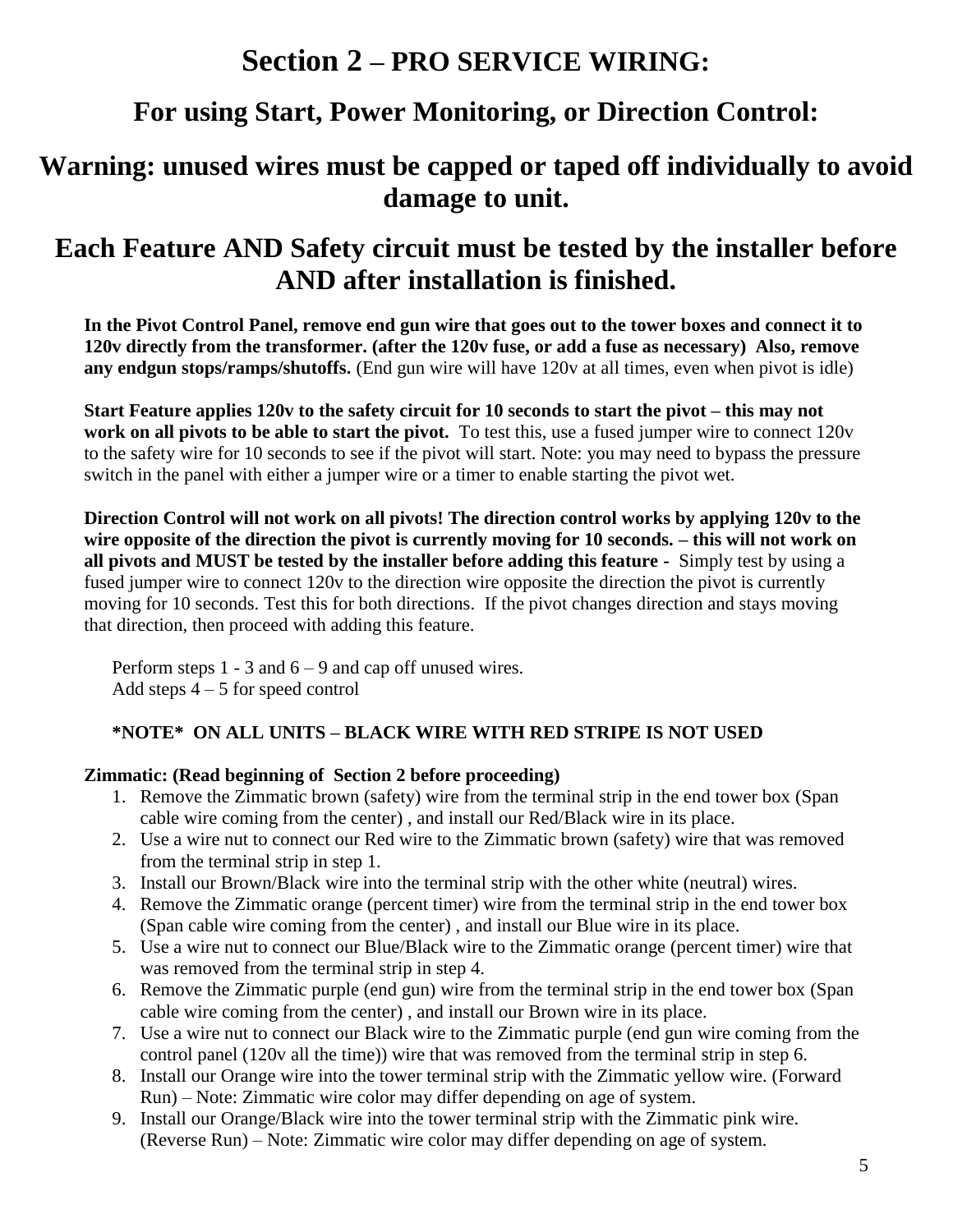**Valley: (Read beginning of Section 2 before proceeding)**

**Note: - On some Valley panels with SIS (stop-in-slot), moving the pink end gun wire to 120v all the time in the panel will cause the pivot to start without hitting the start button on the panel, and will cause the safety system to be hot all the time (pivot won't safety) You must check for this and fix it if needed. The fix for this will disable the SIS (stop-in-slot) feature of the pivot.**

**To check for this issue and correct it if needed:**

- **1. Remove the top cover of the collector ring and find the wires coming out of the top of the collector ring. (these wires are coming from the control panel)**
- **2. Find the Pink wire coming from the control panel at the top of the collector ring, and see what number wire is wire-nutted to that Pink wire. (usually #8) – do not disconnect this wire.**
- **3. Find the brush that matches the wire number in step 2. (the brush will have a sticker with the same number on it)** 
	- **a. If the Pink wire that goes out to the tower boxes is installed in that brush, no changes are needed, you can put the cover back on the collector ring, test the safety of the pivot and then proceed to wiring the Field Commander at the end tower. (step 1 below)**
	- **b. If the brush does not have the Pink wire that goes out to the towers installed in it (but has some other wire in it), proceed to the next step.**
- **4. Remove the wire that is in the brush (the brush found in step 3) and cap it with a wire nut.**
- **5. Find the Pink wire that goes out to the tower boxes. Disconnect it from the wire that it is currently wire-nutted to.**
- **6. Install the Pink wire that goes out to the tower boxes into the brush (the brush found in step 3).**
- **7. Cap off the unused wire from step 5 with a wire nut.**

**You should now have the Pink wire from the tower boxes installed into the brush that matches the wire number that the Pink wire from the control panel is connected to.**

#### **After completing this change, TEST THE SAFETY AGAIN before continuing to step 1 below.**

Valley - Wiring the Field Commander at the end-tower:

- 1. Remove the Valley yellow (safety) wire from the terminal strip in the end tower box (Span cable wire coming from the center) , and install our Red/Black wire in its place.
- 2. Use a wire nut to connect our Red wire to the Valley yellow (safety) wire that was removed from the terminal strip in step 1.
- 3. Install our Brown/Black wire into the terminal strip with the other white (neutral) wires.
- 4. Remove the Valley purple (percent timer) wire from the terminal strip in the end tower box (Span cable wire coming from the center) , and install our Blue wire in its place. (systems with TAG (Z Corners), refer to the schematic on Page 13 for proper wiring of the blue speed wires.)
- 5. Use a wire nut to connect our Blue/Black wire to the Valley purple (percent timer) wire that was removed from the terminal strip in step 4.
- 6. Remove the Valley pink (end gun) wire from the terminal strip in the end tower box (Span cable wire coming from the center) , and install our Brown wire in its place.
- 7. Use a wire nut to connect our Black wire to the Valley pink (end gun wire coming from the control panel (120v all the time)) wire that was removed from the terminal strip in step 6.
- 8. Install our Orange wire into the tower terminal strip with the Valley brown wire. (Forward Run)
- 9. Install our Orange/Black wire into the tower terminal strip with the Valley Orange wire. (Reverse Run)

**NOTE – ON SOME VALLEY CORNER SYSTEMS:** If start feature does not work correctly, use the Valley yellow-red wires in steps 1 and 2 instead of the Valley yellow wires.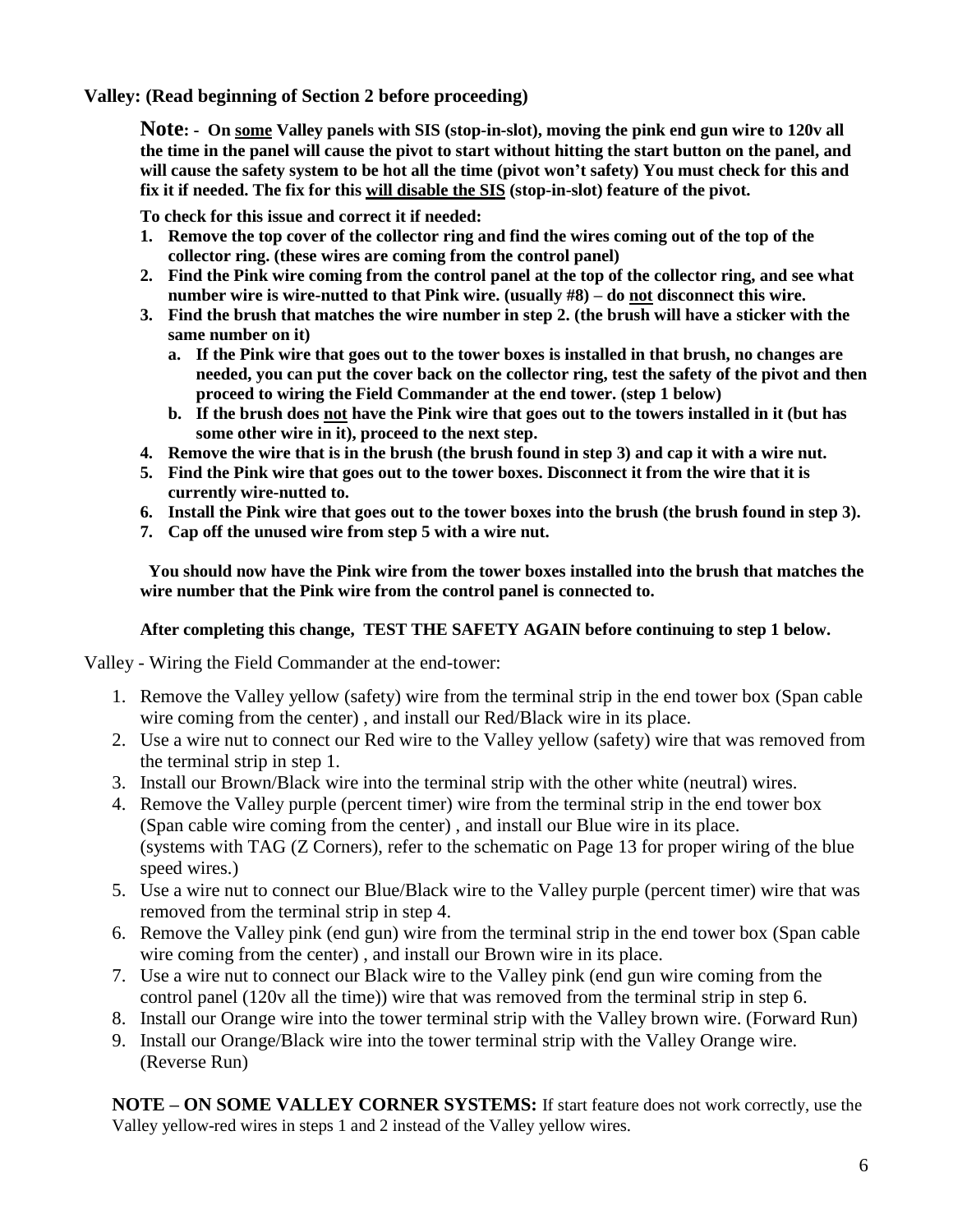#### **NOTE – ON MOST VALLEY SELECT PANELS:**

On most Valley Select panels – the Field Commander cannot start the pivot if the panel is set to "wet"

Use these steps to make these panels work correctly:

- 1. At the Panel, run a jumper wire from Safety Return to an on/off switch. (see drawing below)
- 2. Run another wire from that on/off switch to the coil terminal of a new relay with Normally Open contacts – 120v coil. (see drawing below)
- 3. Run a jumper wire from the other coil terminal to Neutral.
- 4. Remove the pump control wires from the panel terminal strip labeled "Pump Control N.O." and "Pump Control Common" and install them into the Common and Normally Open contacts of the new relay. (see drawing below)
- 5. Set the digital portion of the panel to "Dry" and leave it that way. then use the new toggle switch to control wet/dry.

Valley Select Panel - Change for using Field Commander Start Feature.

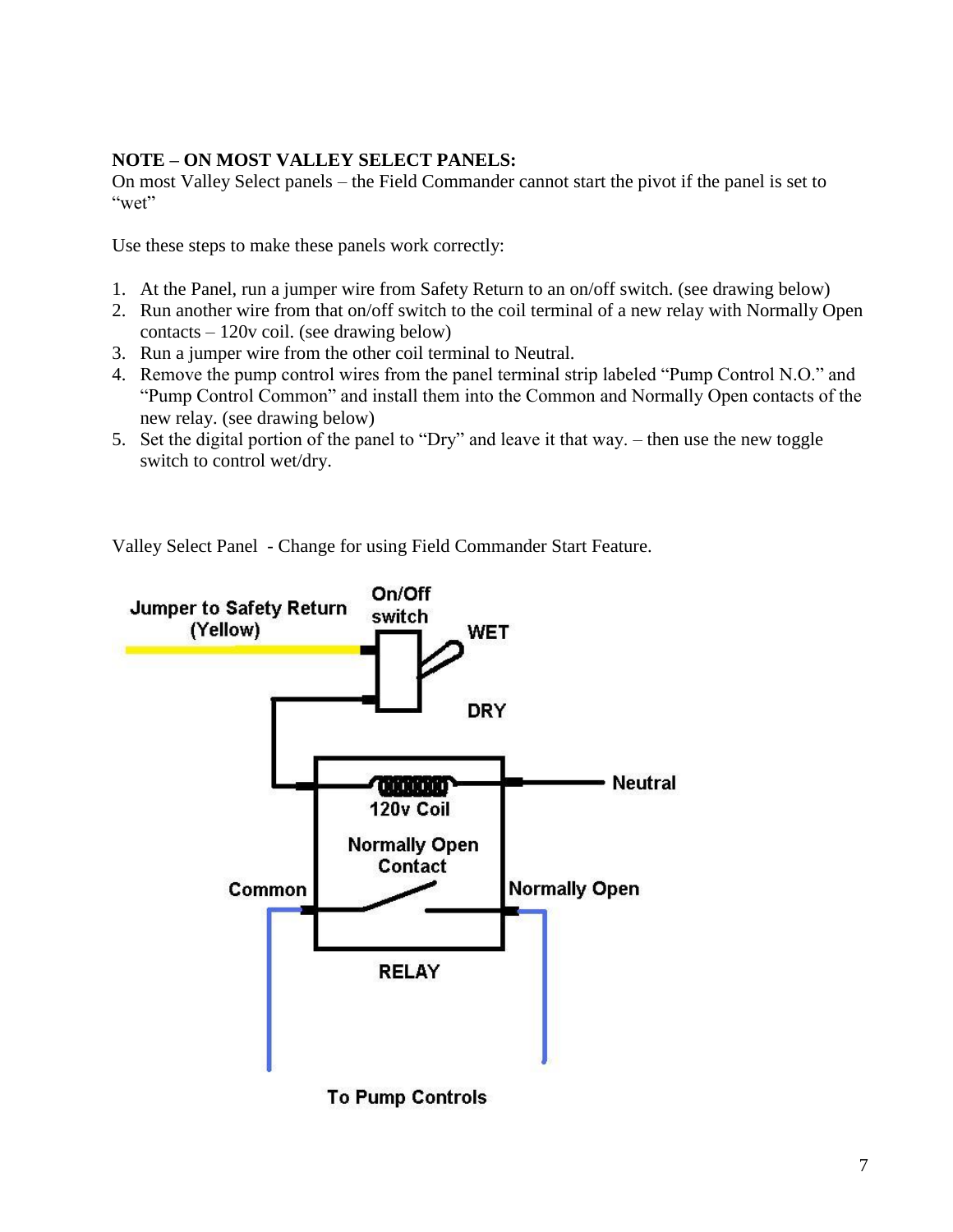#### **Pierce (Newer systems, example - CP600 pivots) (Read beginning of Section 2 before proceeding):**

- 1. Remove the Pierce yellow (safety) wire from the terminal strip in the end tower box (Span cable wire coming from the center) , and install our Red/Black wire in its place.
- 2. Use a wire nut to connect our Red wire to the yellow (safety) wire that was removed from the terminal strip in step 1.
- 3. Install our Brown/Black wire into the terminal strip with the other white (neutral) wires.
- 4. Remove the Pierce purple (percent timer) wire from the terminal strip in the end tower box (Span cable wire coming from the center) , and install our Blue wire in its place.
- 5. Use a wire nut to connect our Blue/Black wire to the Pierce purple (percent timer) wire that was removed from the terminal strip in step 4
- 6. Remove the Pierce pink (end gun) wire from the terminal strip in the end tower box (Span cable wire coming from the center) , and install our Brown wire in its place.
- 7. Use a wire nut to connect our Black wire to the Pierce pink (end gun wire coming from the control panel (120v all the time)) wire that was removed from the terminal strip in step 6.
- 8. Install our Orange wire into the tower terminal strip with the Pierce brown wire. (Forward Run)
- 9. Install our Orange/Black wire into the tower terminal strip with the Pierce orange wire. (Reverse Run)

#### **Pierce (Older systems, example - P.93 pivots) (Read beginning of Section 2 before proceeding):**

- 1. Remove the Pierce brown (safety) wire from the terminal strip in the end tower box (Span cable wire coming from the center) , and install our Red/Black wire in its place.
- 2. Use a wire nut to connect our Red wire to the brown (safety) wire that was removed from the terminal strip in step 1.
- 3. Install our Brown/Black wire into the terminal strip with the other white (neutral) wires.
- 4. Remove the Pierce orange (percent timer) wire from the terminal strip in the end tower box (Span cable wire coming from the center) , and install our Blue wire in its place.
- 5. Use a wire nut to connect our Blue/Black wire to the Pierce orange (percent timer) wire that was removed from the terminal strip in step 4
- 6. Remove the Pierce tan (end gun) wire from the terminal strip in the end tower box (Span cable wire coming from the center) , and install our Brown wire in its place.
- 7. Use a wire nut to connect our Black wire to the Pierce tan (end gun wire coming from the control panel (120v all the time)) wire that was removed from the terminal strip in step 6.
- 8. Install our Orange wire into the tower terminal strip with the Pierce purple wire. (Forward Run)
- 9. Install our Orange/Black wire into the tower terminal strip with the Pierce yellow wire. (Reverse Run)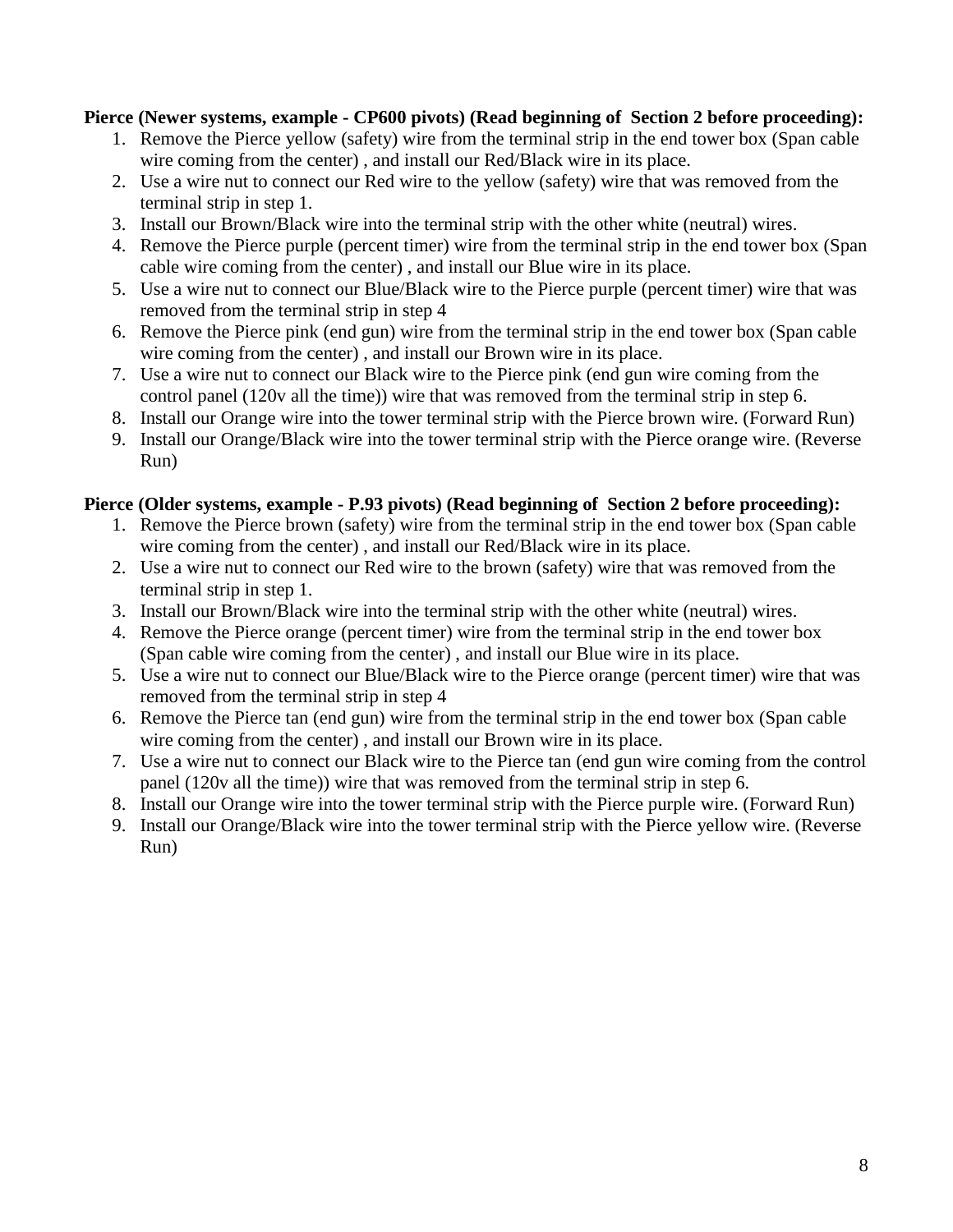#### **Olson: (After 1980) (Read beginning of Section 2 before proceeding)**

- 1. Remove the Olson yellow (safety) wire from the terminal strip in the end tower box (Span cable wire coming from the center) , and install our Red/Black wire in its place.
- 2. Use a wire nut to connect our Red wire to the yellow (safety) wire that was removed from the terminal strip in step 1.
- 3. Install our Brown/Black wire into the terminal strip with the other white (neutral) wires.
- 4. Remove the Olson grey (percent timer) wire from the terminal strip in the end tower box (Span cable wire coming from the center) , and install our Blue wire in its place.
- 5. Use a wire nut to connect our Blue/Black wire to the Olson grey (percent timer) wire that was removed from the terminal strip in step 4
- 6. Remove the Olson purple (end gun) wire from the terminal strip in the end tower box (Span cable wire coming from the center) , and install our Brown wire in its place.
- 7. Use a wire nut to connect our Black wire to the Olson purple (end gun wire coming from the control panel (120v all the time)) wire that was removed from the terminal strip in step 6.
- 8. Install our Orange wire into the tower terminal strip with the Olson brown wire. (Forward Run)
- 9. Install our Orange/Black wire into the tower terminal strip with the Olson white/black wire. (Reverse Run)

#### **Lockwood with 16v safety system: - only works on newer systems that do not flip-flop the 120v and Neutral going to the safety transformer. (Read beginning of Section 2 before proceeding)**

- 1. Remove the 120v wire going to the safety transformer and connect our Red/Black wire in its place.
- 2. Use a wire nut to connect our Red wire to the wire that goes to the safety transformer (this is the wire that was removed in step 1.)
- 3. Install our Brown/Black wire in with the Neutral wire that goes to the safety transformer.
- 4. Remove the Lockwood purple (percent timer) wire from the terminal strip in the end tower box and install our Blue wire in its place.
- 5. Use a wire nut to connect our Blue/Black wire to the Lockwood purple (percent timer) wire that was removed from the terminal strip in step 4.
- 6. Remove the Lockwood brown (end gun) wire from the terminal strip in the end tower box and install our Brown wire in its place.
- 7. Use a wire nut to connect our Black wire to the Lockwood brown (end gun wire coming from the control panel (120v all the time)) wire that was removed from the terminal strip in step 6.
- 8. Install our Orange wire into the tower terminal strip with the Lockwood yellow wire. (Forward Run)
- 9. Install our Orange/Black wire into the tower terminal strip with the Lockwood orange wire. (Reverse Run)

### **Reinke Pivots – Please see the Reinke Manual available from AgSense, or view/print online at: [www.wagnet.net](http://prod.wagnet.net/) – login and click help, then click on Reinke Manual.**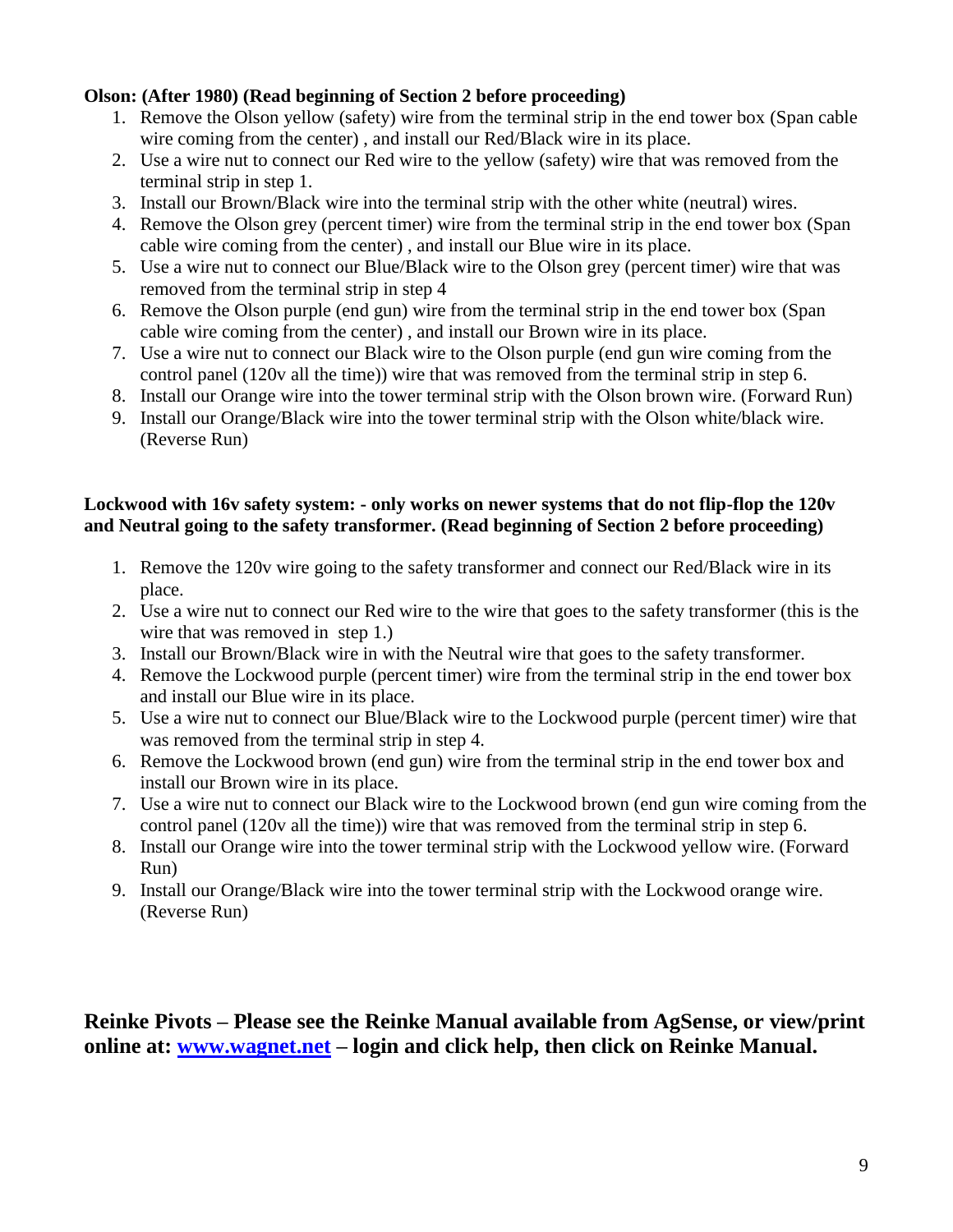# **Section 3**

# **Simple Power On/Off Monitor Wiring:**

This is only to monitor if Power to a device is on or off – there are no controls.

#### **\*NOTE\* ON ALL UNITS – BLACK WIRE WITH RED STRIPE IS NOT USED**

#### **120v AC Device Monitor system:**

Brown/Black – Neutral Black Wire – 120v AC

#### **OR**

#### **7-40v DC Device Monitor system:**

Yellow/Black – Ground Yellow – 7-40v DC

# **Monitor Incoming Power AND Device On/Off Wiring:**

This is to monitor the incoming power to a device, and to monitor if the device is on or off – there are no controls.

**NOTE:** The power being monitored and the power from the device being monitored as on/off must be coming from the same source / same phase and share a common neutral. (see drawing below)

- 1. Connect our Black wire to the 120v source being monitored.
- 2. Connect our Brown/Black wire to the Neutral of the 120v source being monitored.
- 3. Connect our Red/Black wire to the 120v from the device that is being turned on/off.



#### **Wires from Field Commander Unit**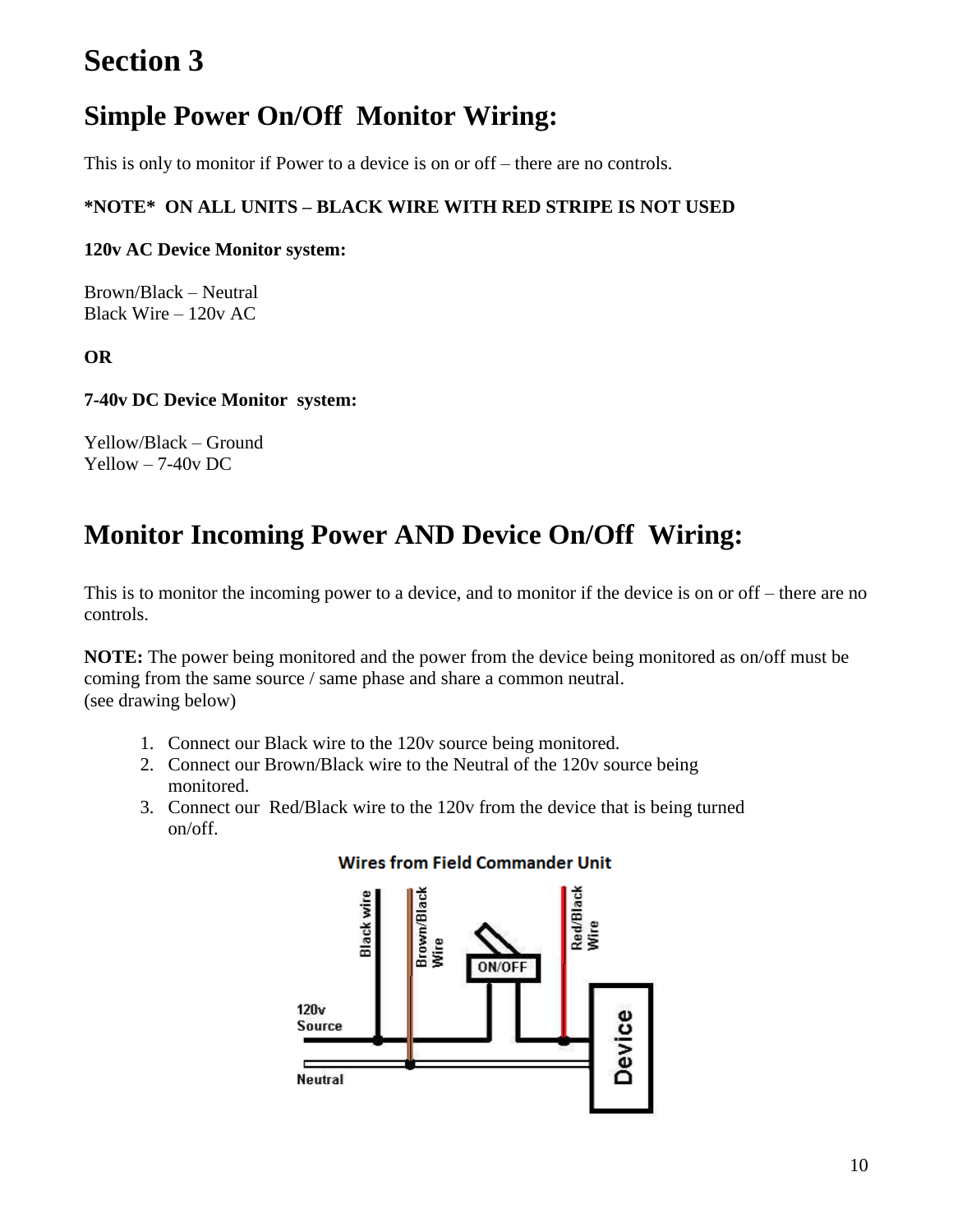#### **EXAMPLE WIRING SHOWN IS SYSTEMS WITHOUT CORNERS OR MODIFIED WIRING**



11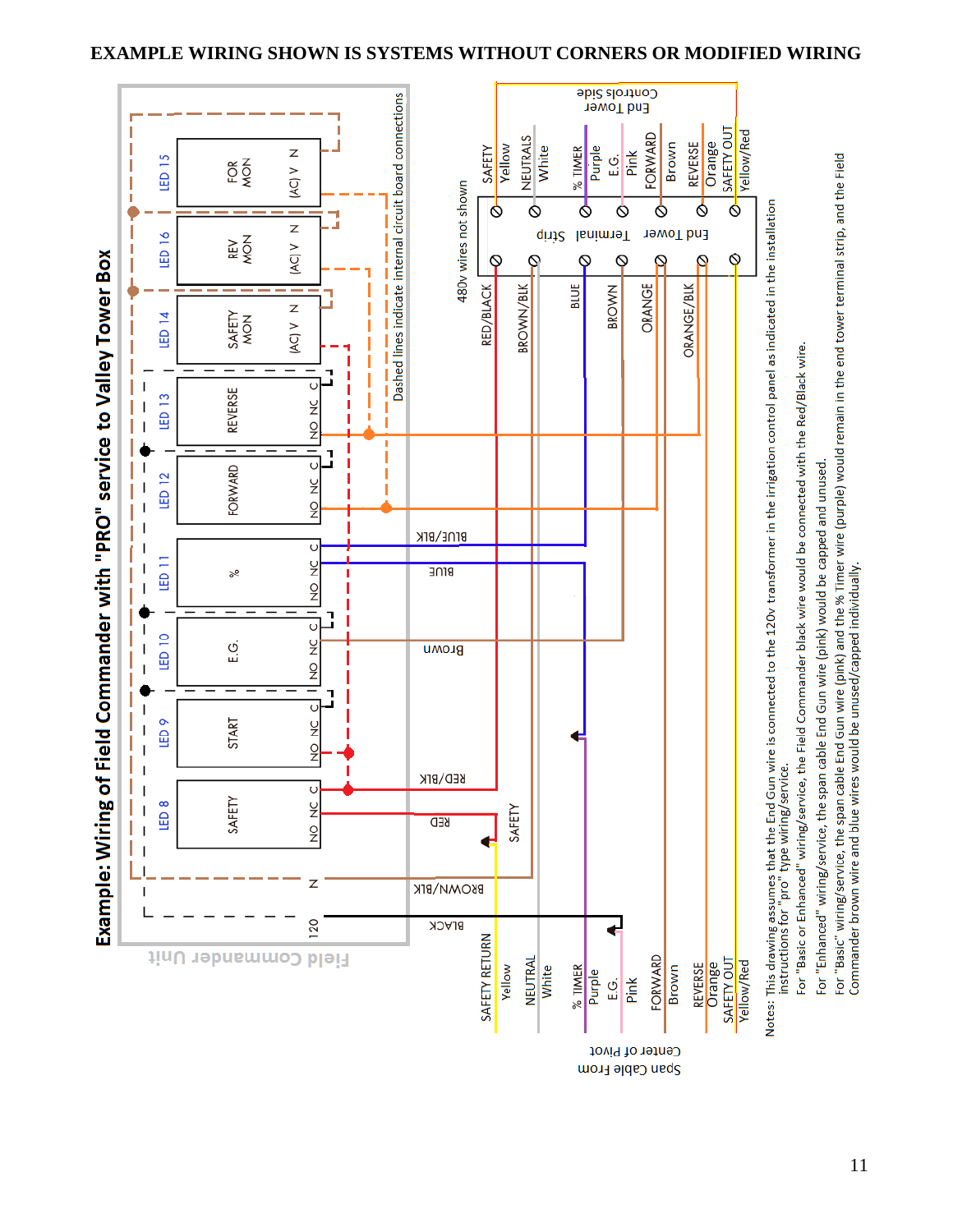

End Tower Controls Side

Notes: This drawing assumes that the End Gun wire is connected to the 120v transformer in the irrigation control panel as indicated in the installation<br>instructions for "pro" type wiring/service.

For "Basic or Enhanced" wiring/service, the Field Commander black wire would be connected with the Red/Black wire.

For "Enhanced" wiring/service, the span cable End Gun wire (Purple) would be capped and unused.

For "Basic" wiring/service, the span cable End Gun wire(Purple)and the % Timer wire (orange) would remain in the end tower terminal strip, and the Field Commander brown wire and blue wires would be unused/capped individually.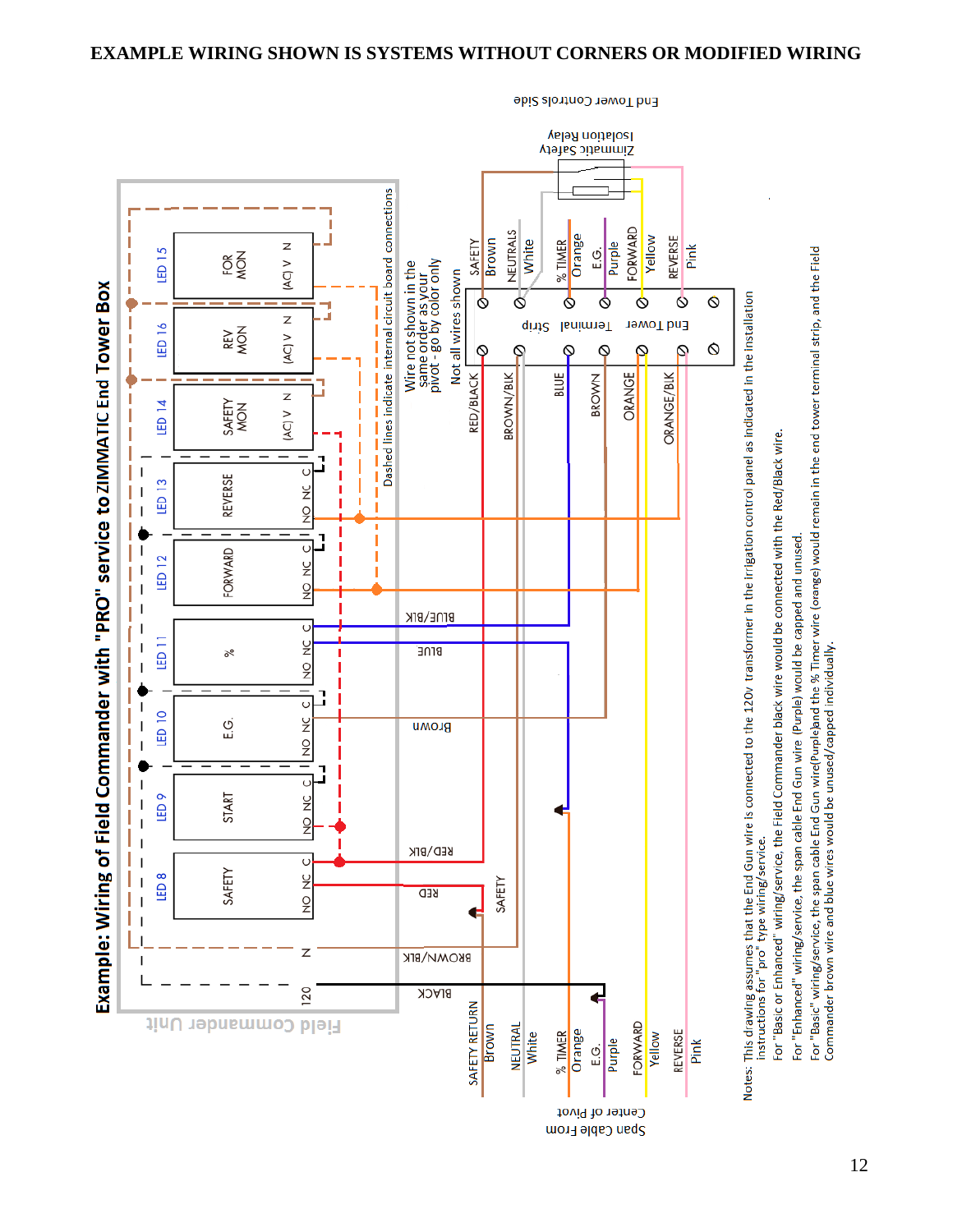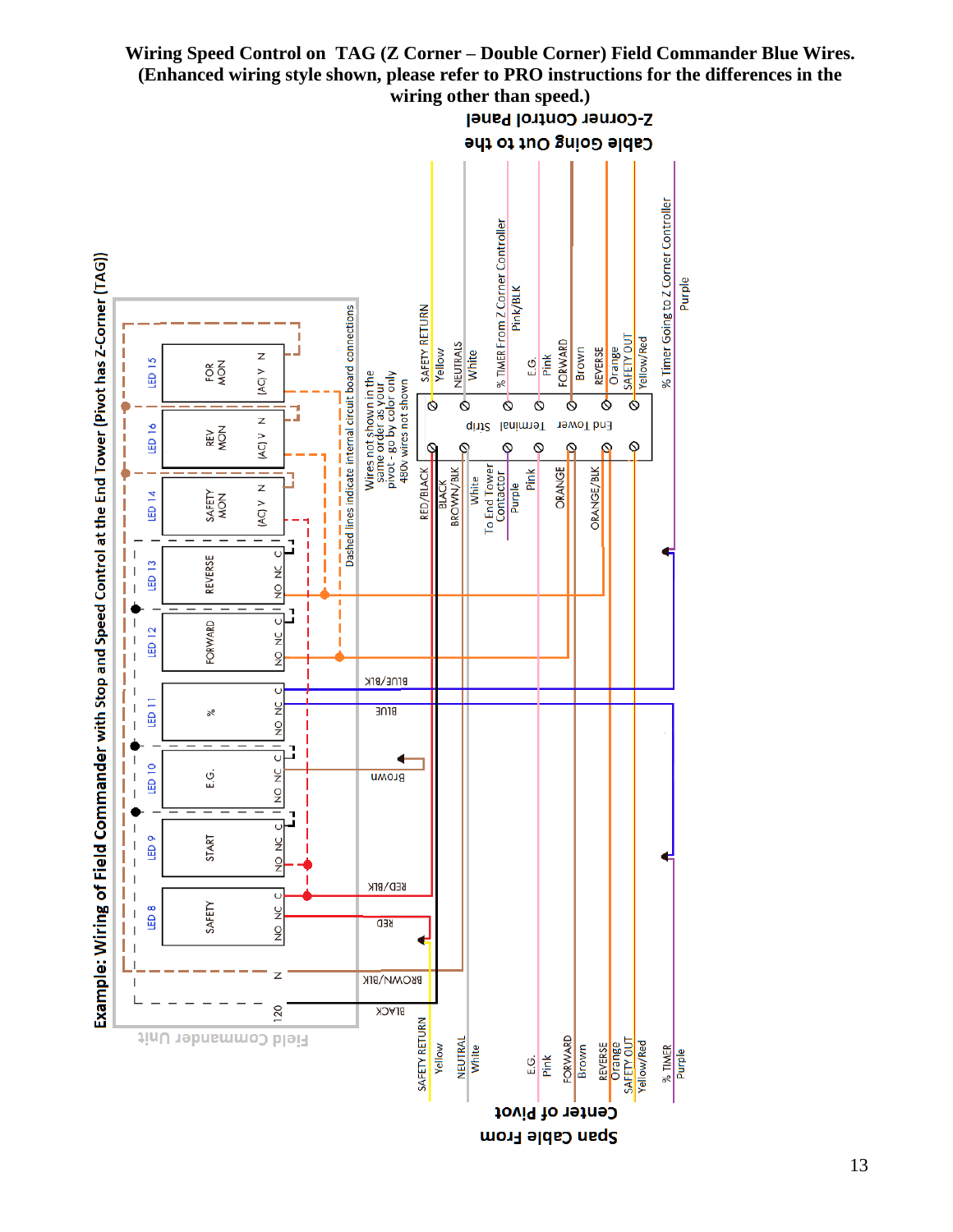Power Requirements for these units:

DC Powered Unit 7-40V DC:

At 12v DC: 1.0A MAX 0.1A - 0.5A during normal operation

120vAC Powered Unit:

At 120v AC: 0.25A MAX 0.05A - 0.15A during normal operation

The above numbers are the current required for our unit to operate. Below is the current the relays in our box can control:

On both AC and DC units, each relay can handle a peak max of 5A, 3A constant (at a max voltage of 120vAC, or 30vDC).

### **Warranty Information:**

All warranty service provided by the AgSense service center, or an authorized technician.

**Warranty repairs require a Return Merchandise Authorization Number (RMA); Have your dealer contact AgSense to obtain this RMA number.**

| For the Period of : | AgSense will:                               |
|---------------------|---------------------------------------------|
| 60 Days             | Money back Guarantee if not satisfied with  |
|                     | product.                                    |
| 2 Years             | Repair on any unit that fails due to defect |
|                     | in materials or workmanship. AgSense        |
|                     | labor and parts would be provided free of   |
|                     | charge during the warranty period. (This    |
|                     | does not include dealer labor.)             |

#### **What is not covered:**

- Service trips to your home to teach you how to use the product.
- Improper installation, delivery or maintenance. If you have an installation problem contact your dealer or installer.
- Failure of product resulting from modification to product or due to unreasonable failure to provide reasonable and necessary maintenance.
- Labor necessary to move device from one location to another.
- Improper installation of battery.
- Failure due to corrosion or water damage.
	- o Units installed in direct contact with sprinklers require a tower box or other watertight protection.
- Damage to the product caused by improper power supply voltage, accident, fire, floods or acts of God.
- Damage caused after delivery.